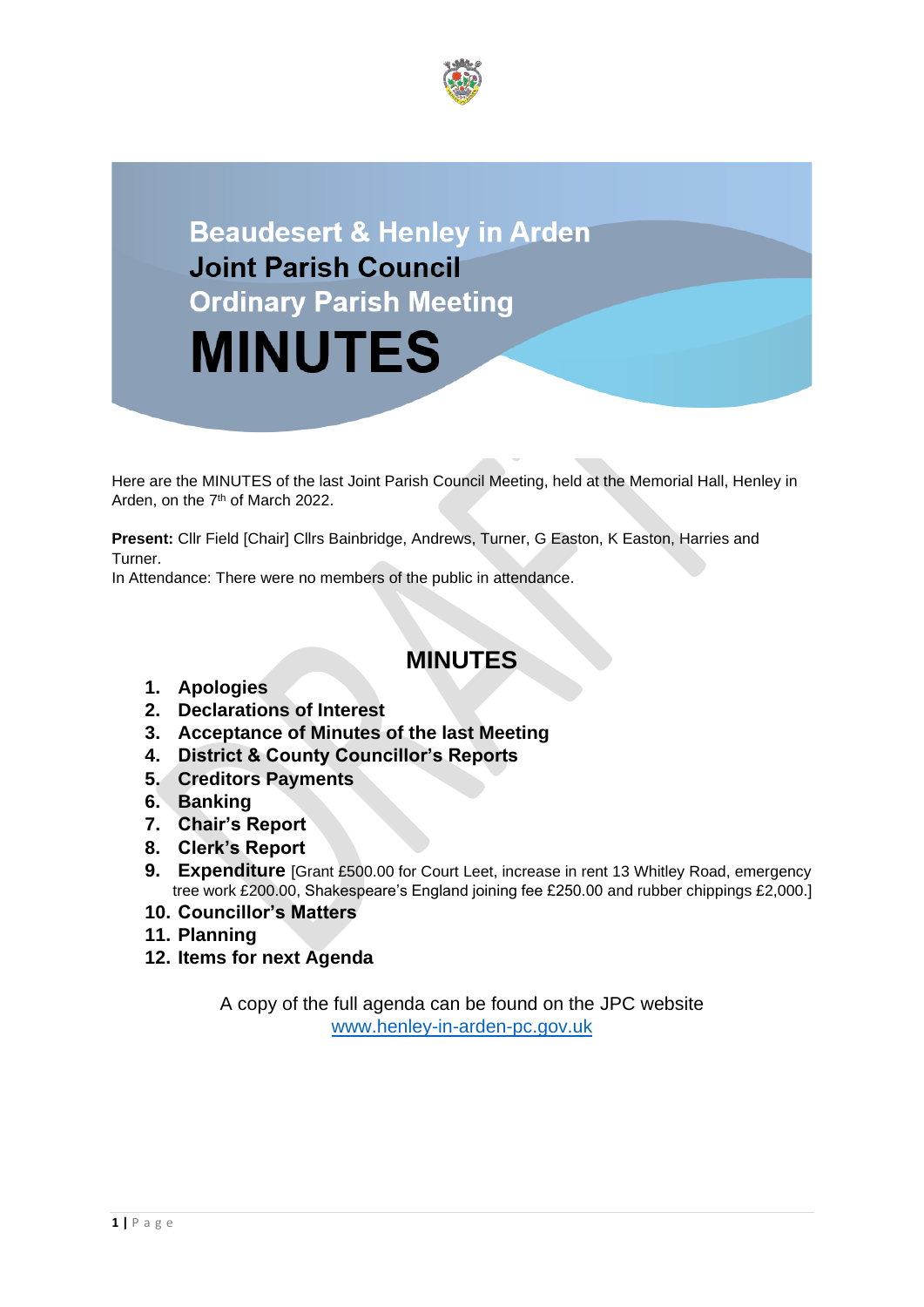

## **1.**

| <b>Acceptance of Apologies for Absence</b><br>Schedule 12 of the Local Government Act 1972. Under<br>Section 85(1) of the Local Government Act1972,<br>members present must decide whether the reason(s)<br>for a member's absence are accepted. | Resolved:<br>All present. |
|--------------------------------------------------------------------------------------------------------------------------------------------------------------------------------------------------------------------------------------------------|---------------------------|
|--------------------------------------------------------------------------------------------------------------------------------------------------------------------------------------------------------------------------------------------------|---------------------------|

### **2.**

| To Receive Declarations of Interest and<br><b>Dispensations</b><br>Disclosable Pecuniary Interests) Regulations 2012 (SI<br>2012/1464) (NB this does not preclude any later | <b>Resolved:</b> No Declarations were handed<br>to the Clerk and no member raised an<br>issue at the meeting. |
|-----------------------------------------------------------------------------------------------------------------------------------------------------------------------------|---------------------------------------------------------------------------------------------------------------|
| declarations).                                                                                                                                                              |                                                                                                               |

### **3.**

| to be a true and accurate account of the<br>LGA 1972 Sch 12 para 41(1)<br>proceedings, Chair proposed that council<br>accept them as such, seconded by Cllr<br>Andrews, carried unanimously by all<br>members present at that meeting. | To Receive & Sign Minutes of Last<br><b>Meeting</b> | <b>Resolved:</b> The Minutes of the Ordinary<br>Meeting, 7 <sup>th</sup> of February 2022, were found |
|----------------------------------------------------------------------------------------------------------------------------------------------------------------------------------------------------------------------------------------|-----------------------------------------------------|-------------------------------------------------------------------------------------------------------|
|----------------------------------------------------------------------------------------------------------------------------------------------------------------------------------------------------------------------------------------|-----------------------------------------------------|-------------------------------------------------------------------------------------------------------|

### **4.**

| <b>Reports from District &amp; County</b><br><b>Councillors</b> | No Councillors attended the meeting |
|-----------------------------------------------------------------|-------------------------------------|
|                                                                 |                                     |

### **5. CREDITORS PAYMENTS**

### **Payments made since last meeting**

The Accounts & Audit Regulations 2015 Part II, paras 3 & 4

| <b>Creditor</b> | Invoice<br>Date | <b>Due</b><br><b>Date</b> | Amount<br><b>Net</b> | VAT     | Gross   | <b>Description</b>                     |
|-----------------|-----------------|---------------------------|----------------------|---------|---------|----------------------------------------|
| Focus           | 25.01.22        | 25.02.22                  | £100.00              | £00.00  | £100.00 | 2-page insert [Jan]                    |
| Mousley         | 19.01.22        | 19.02.22                  | £590.00              | £118.00 | £708.00 | <b>Riverlands [Cllr</b><br>Bainbridge] |
| <b>Totals</b>   |                 |                           | £690.00              | £118.00 | £808.00 |                                        |

### **Noted:** By all.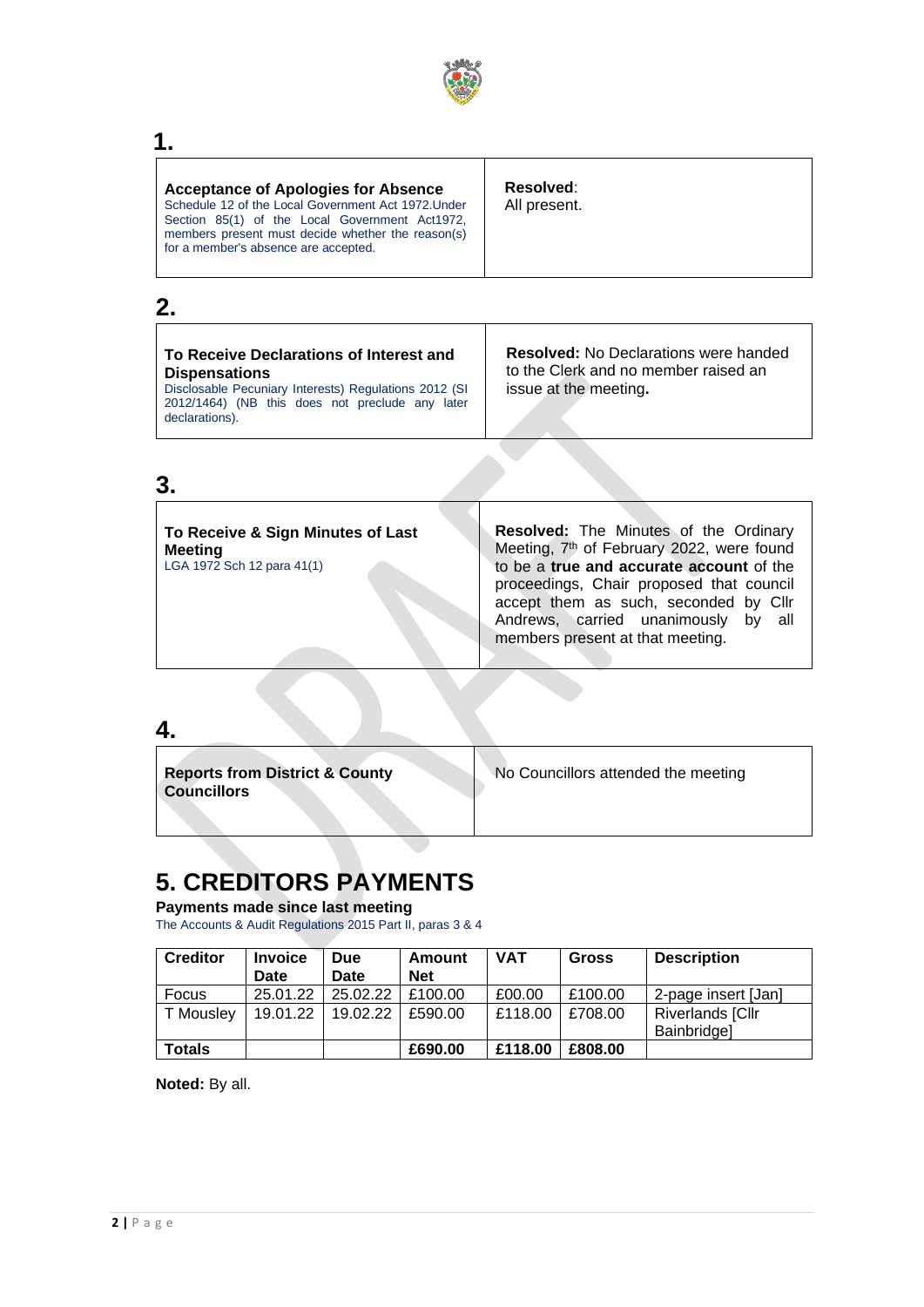

### **Payments for consideration for payment by full council.**

The Accounts & Audit Regulations 2015 Part II, paras 3 & 4

## Creditors at 03/03/22

| Tn no    | Gross     | Vat     | Net       | Accrued Inv. date Cheque no. Debtor |                                              | Details                 |
|----------|-----------|---------|-----------|-------------------------------------|----------------------------------------------|-------------------------|
| 711      | £289.00   | £0.00   | £289.00   | £0.00 01/02/22                      | Colin Harrison [Handym                       | Sander and oils for bus |
| 712      | £1,120.00 | £0.00   | £1,120.00 | £0.00 03/03/22                      | Colin Harrison [Handym February wages        |                         |
| Subtotal | £1,409.00 | £0.00   | £1,409.00 | £0.00                               | Colin Harrison [Handym                       |                         |
| 699      | £1,320.00 | £220.00 | £1,100.00 | £0.00 25/02/22                      | ECS Remediation Limite Knotweed treatment ov |                         |
| 698      | £280.00   | £0.00   | £280.00   | £0.00 23/02/22                      | Henley Focus Magazine                        |                         |
| 709      | £235.50   | £39.25  | £196.25   | £0.00 28/02/22                      | R Adams & Sons Limite                        | Gravel, postcrete and s |
| 708      | £51.35    | £8.56   | £42.79    | £0.00 01/03/22                      | Secure Parking                               | 13 Whitley Road Garag   |
| 707      | £240.00   | £40.00  | £200.00   | £0.00 22/02/22                      | T Mousley and Sons                           | Emergency Riverside G   |
| 700      | £60.00    | £10.00  | £50.00    | £0.00 04/02/22                      | Vonage Limited                               | Training 8th Feb        |
| 706      | £180.00   | £30.00  | £150.00   | £0.00 15/10/21                      | WALC                                         | Training 10th November  |
| 703      | £60.00    | £10.00  | £50.00    | £0.00 04/02/22                      | WALC                                         | Training 4th Feb        |
| 701      | £30.00    | £5.00   | £25.00    | £0.00 05/02/22                      | WALC                                         | Traing 8th FEB          |
| 702      | £360.00   | £60.00  | £300.00   | £0.00 16/02/22                      | WALC                                         | Training 23 March [4 de |
| Subtotal | £630.00   | £105.00 | £525.00   | £0.00                               | WALC                                         |                         |
| Total    | £4,225.85 | £422.81 | £3,803.04 | £0.00                               |                                              |                         |

**Resolved:** Cllr Andrews, proposed that full council approve payments, seconded by Cllr Harries and carried unanimously in favour by all members present at the meeting.

### **Income since last meeting.**

| Payee      | <b>Remittance   Amount</b><br>Date |            | <b>Description</b>            |
|------------|------------------------------------|------------|-------------------------------|
| Lloyds     | 09.02.2022                         | £0.89      | Interest paid – February 2022 |
| <b>SDC</b> |                                    | £50,168.68 | s.106 Payment [WASPS]         |

### **6. BANKING**

| <b>Banking [Account Balances]</b><br>[Considered in earlier Finance Meeting and agreed<br>by full council] | The balances of accounts at 28.02.2022 are<br>Deposit Account £150,000.00<br>Current Account £3,642.58<br>Total £153,642.58<br>A copy of the bank statement for February is<br>posted on the JPC website. |
|------------------------------------------------------------------------------------------------------------|-----------------------------------------------------------------------------------------------------------------------------------------------------------------------------------------------------------|
|                                                                                                            |                                                                                                                                                                                                           |

### **Noted:** By all.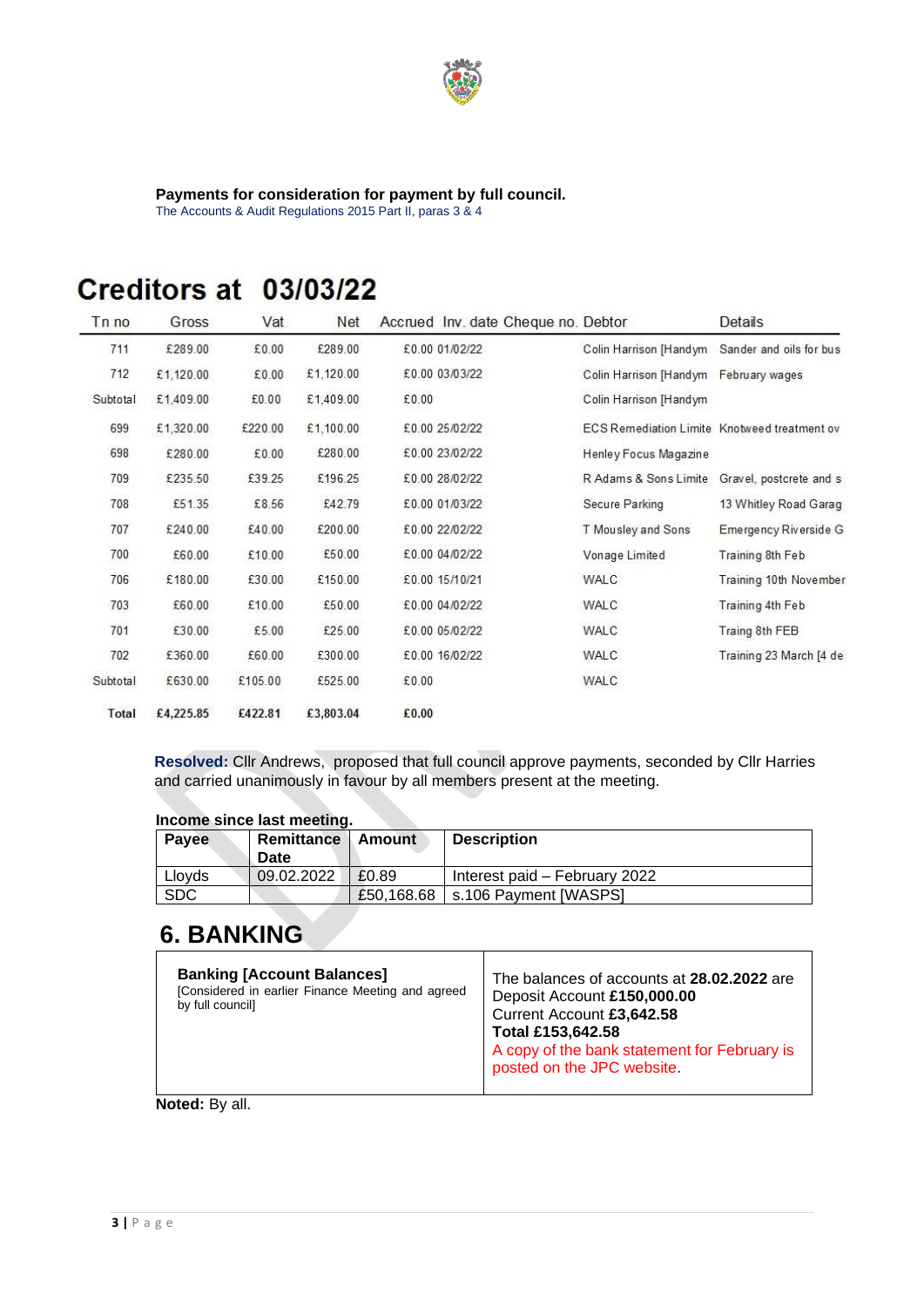

### **7. CHAIR'S REPORT**

**7.1 THE DUAL PARISH ASSEMBLY MEETINGS APRIL 18TH 2022**

**The Chair proposes that the JPC provide a supporting budget for the event not exceeding £50.00.**

### **7.2**

**THE MANOR OF HENLEY IN ARDEN & THE JPC CIVIC SUNDAY SERVICE, ST JOHN'S CHURCH – 15TH MAY 2022 The Chair proposes that the JPC provide a supporting budget for the event not exceeding £100.00.**

### **7.3**

**JUBILEE Chair will update all on progress with planning for HRH Queen Elizabeth's' Jubilee, particularly suggestion for the JPC support and involvement in the event.**

### 7.1

### **Resolved:**

Brief explanation given by the Chair as to the matter of this being a legally required meeting where no Council business is discussed but all societies and businesses in the town are invited to announce their achievements and plans for the coming year. She proposed that the JPC provide refreshments for this purpose, seconded by Cllr Bainbridge. She advised new members that there would be two separate meetings, initially Beausdesert, followed by Henley in Arden parishes. IT WAS NOTED THAT 18TH OF APRIL IS EASTER MONDAY and that this meeting would take place on the 4<sup>th</sup> of April, the date for Ordinary Meeting. The website will be amended to cover this change.

### 7.2

### **Resolved:**

Brief explanation given by the Chair as to the matter of this being an occasion where all societies and civil bodies come together to celebrate in a service of thanksgiving. She proposed that the JPC provide refreshments for this purpose, seconded by Cllr Bainbridge.

### 7.3

### **Resolved:**

Chair reiterated on the plans in hand by the Court Leet and the itinerary was shown on the screen. She stated that a budget of £5,000.00 was available to support other groups who plan to put on a celebratory event. She invited members to put forward plans which included a competition for the 'best dressed' house and business in town, that the JPC organise a beacon to be fired on the 2nd of June in line with other settlements in Warwickshire. The Clerk was asked to search out the fire basket used on previous occasions. Other suggestions included a children's party in the grounds of ST Nicholas Church, purchasing souvenir mugs etc. More planning and announcements will follow.

7.4 **Resolved:** None received.

**7.4 COMMENTS FOR NEXT MEETING**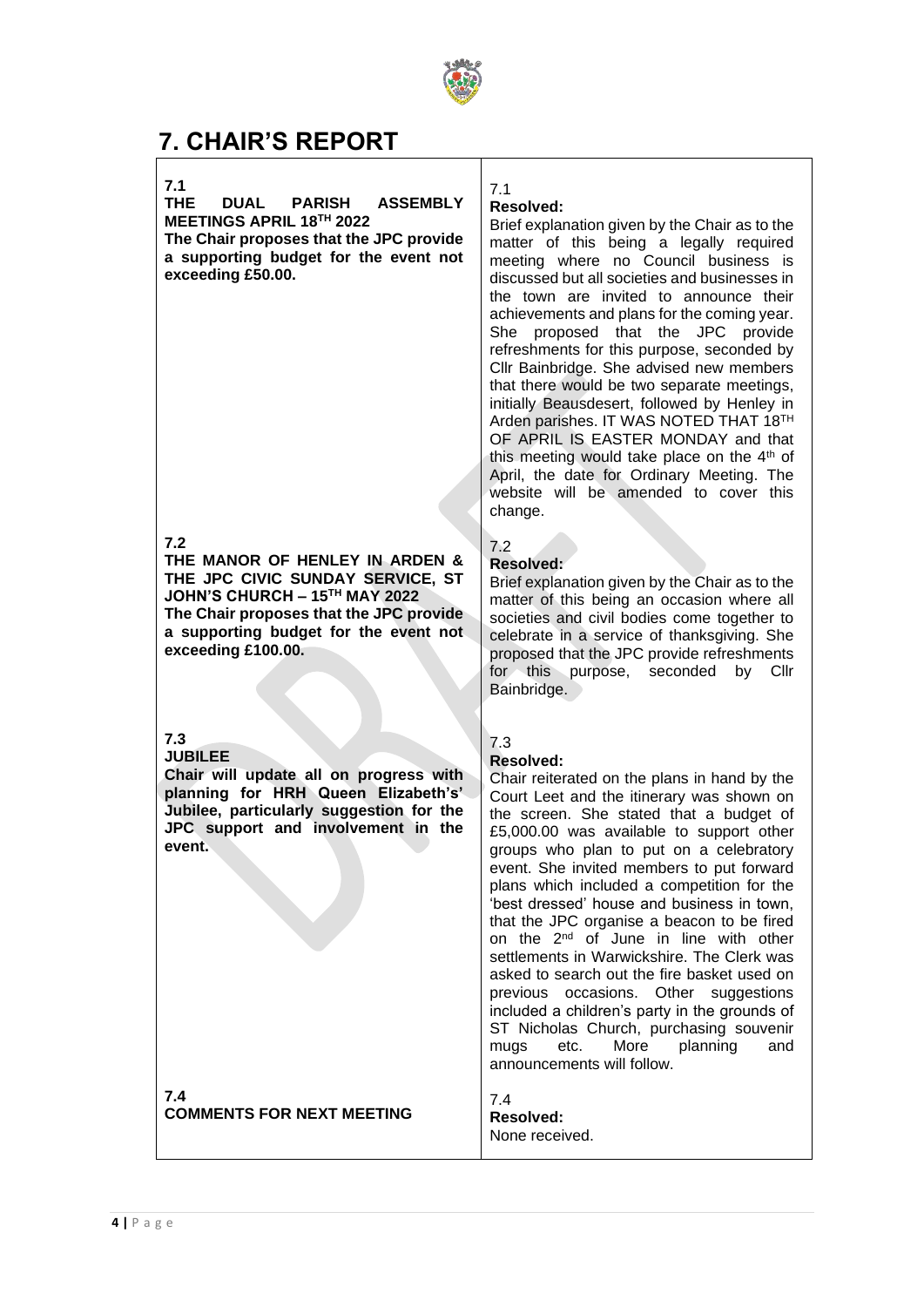

### **8. CLERK'S REPORT**

### **8.1**

### **SPORTS FACILITY UPDATE**

**The Clerk will update all on the recent poll on the matter of the s.106 payment [see income table in this agenda]** 

### **8.2**

#### **EMPLOYMENT**

**The Clerk will update all on the completion of the Clerk's Contract of Employment [see supporting documents] and request that the contract is signed by himself and the Chair of the JPC in accordance with the Employment Rights Act 1996 [Amended 6th April 2020]**

### **8.3**

**YELLOW LINES ON BROOK END DRIVE The Clerk will refer to the latest response form the WCC on this matter.**

### **8.4**

**CROFT CAR PARK Clerk will update all on the matter of the Croft car park plans.**

### **8.5**

**RFO REPORT ON FINANCE Clerk will advise all on where monthly updates can be found on the JPC website.**

**8.6 COMMENTS FOR NEXT MEETING**

#### $9.1$ **Resolved:**

As a result of residents only just receiving the latest edition of Henley Focus, the received replies only currently total 11. It was suggested that a similar campaign be mounted on Social Media using the basic questionnaire and asking that all replies be sent to the JPC before the closing date of the 21<sup>st</sup> of March. The results of this new poll will be announced in due course.

### 8.2

The Clerk reported that this document was now complete and that both Chair and he would formally sign off the contract and place it in the JPC archive.

### 8.3

The Clerk reported that a response from Mr. Graham Stanley, WCC Highways, had provided no new information as to the matter of double yellow lines on the brow of Brook End Close. It was obvious that the works were delayed due to budgetary restrictions and despite the public and Council outcries concerning a potential serious accident the matter was stalled. Chair asked the Clerk to contact Cllr John Horner with a view to setting up an urgent meeting with Paul Taylor and Graham Stanley so that a realistic timetable can be presented to the concerned residents of Henley.

### 8.4

Brief update with members who are seeking quotations for Croft car park management. Further reports to follow in time for the extraordinary meeting to be held on the 11<sup>th</sup> of April next.

### 8.5

Clerk raised the matter of revised Financial Regulations and asked that all members look at the revisions in readiness for adoption in May.

None provided.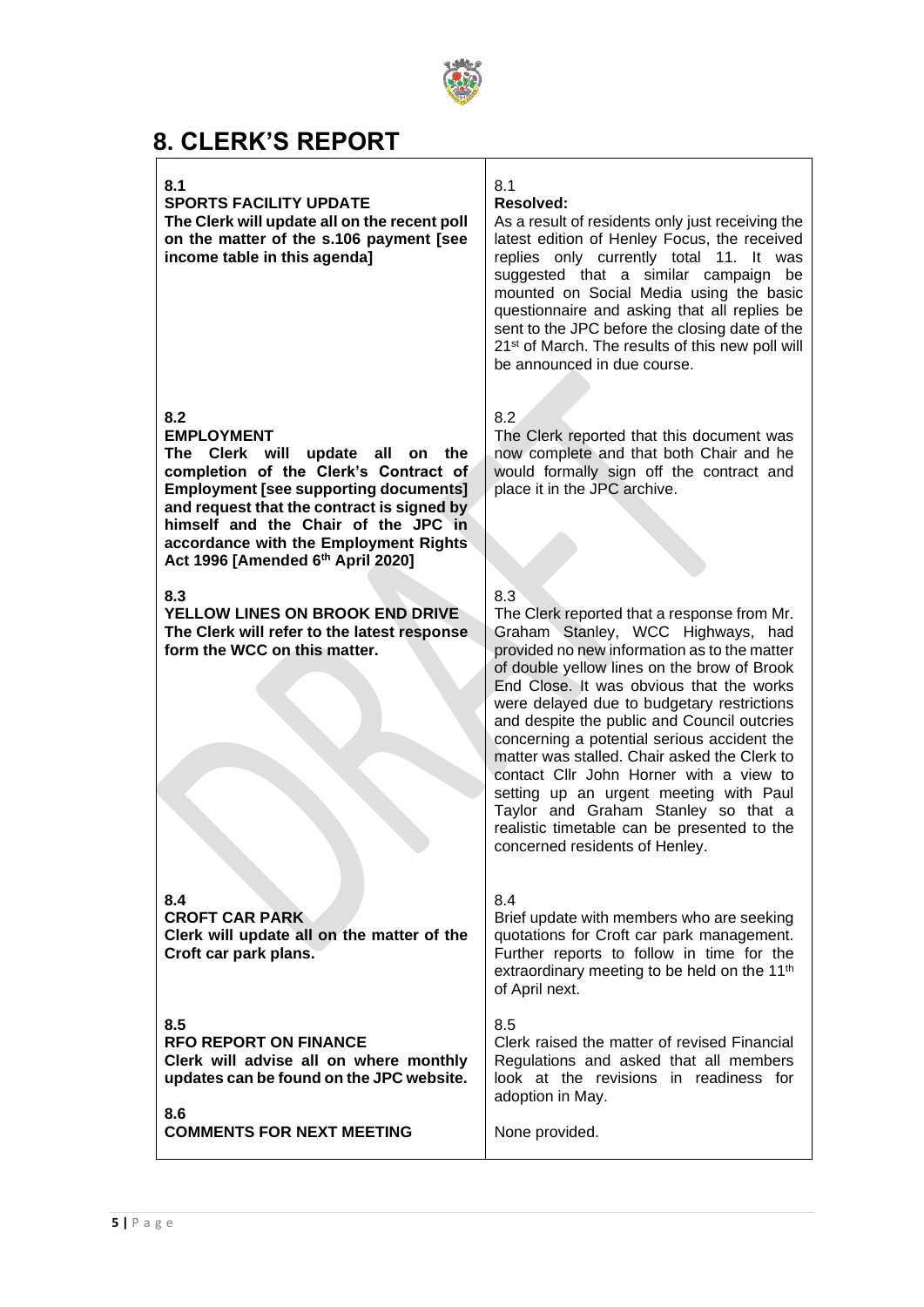

### **9. EXPENDITURE**

### **To consider, and if appropriate approve payment for the following capital/service items of expenditure.**

[Considered in earlier Finance Meeting and agreed by full council] The Accounts & Audit Regulations 2015 Part II, paras 3 & 4

#### **9.1 MATTER OF A MINI-GRANT REQUEST BY HENLEY COURT LEET**

**Mr. Laurence Marshall requests funding of £500.00 by way of supporting the cost of various entertainment events planned for the Queen Elizabeth's Jubilee, for consideration by members. The application can be found on supporting documents on the JPC website.**

### **9.2**

### **INCREASE IN JPC STORAGE FACILITY**

**Members are asked to consider an increasing in the rental fees for their storage facility namely 13 Whitley Road, from the present charge of £51.35 to a new rate of £52.37 per calendar month.**

#### **9.3**

#### **EMERGENCY TREE WORK RIVERSIDE GARDENS**

**Members are asked to consider the matter of emergency tree work conducted so effectively by T Mousley & Sons, on the 22nd of February last. The work was executed using the powers available to the Parish Clerk, and the invoice for the work is placed in the creditors list on the agenda. The Clerk will also highlight the need for a policy decision on the matter of emergency tree care as the incident of such events are growing each season. A copy of the invoice, number M12306, £200.00 plus VAT is posted in supporting documents on the website and listed for payment in this agenda.**

#### **9.4**

#### **SHAKESPEARE'S ENGLAND Cllr Wendy Andrews will ask members to consider a payment of no more than**

#### 9.1 **Unresolved:**

This request gave rise to a debate about the need to publicise the provisions set aside in the JPC budget so that all groups and societies planning a Jubilee event may have access to a share in the distribution of such funding. The Clerk was asked to contact all of the local societies inviting them at apply for a mini grant specifically for Jubilee related functions. The request by Mr. Laurence Marshall was deferred for consideration along with any further requests. The Chair asked that all applications be in the hands of the JPC no later than the **end of April 2022**.

### 9.2

### **Resolved:**

Cllr Harries proposed that members accept this inflationary increase as the facility was a useful space for JPC equipment and records. Her motion seconded by Cllr Turner and carried unanimously in favour by all members present.

### 9.3

### **Resolved:**

The decision having been reached earlier by the approach made by Cllr Bainbridge to the Chair and Clerk for the work to be executed urgently was understood and supported by all members. However, the Clerk raised the need for **non-urgent general tree works** to be subject to the outcome of THREE quotations. Cllr Bainbridge said she would organise this on the next trees listed on the 2020 survey requiring attention.

The matter of tree and green spaces maintenance will be the subject of a full review at the Annual General Meeting in May 2022.

### 9.4

### **Resolved:**

Cllr Andrews asked that members support her motion to invest £250.00 maximum in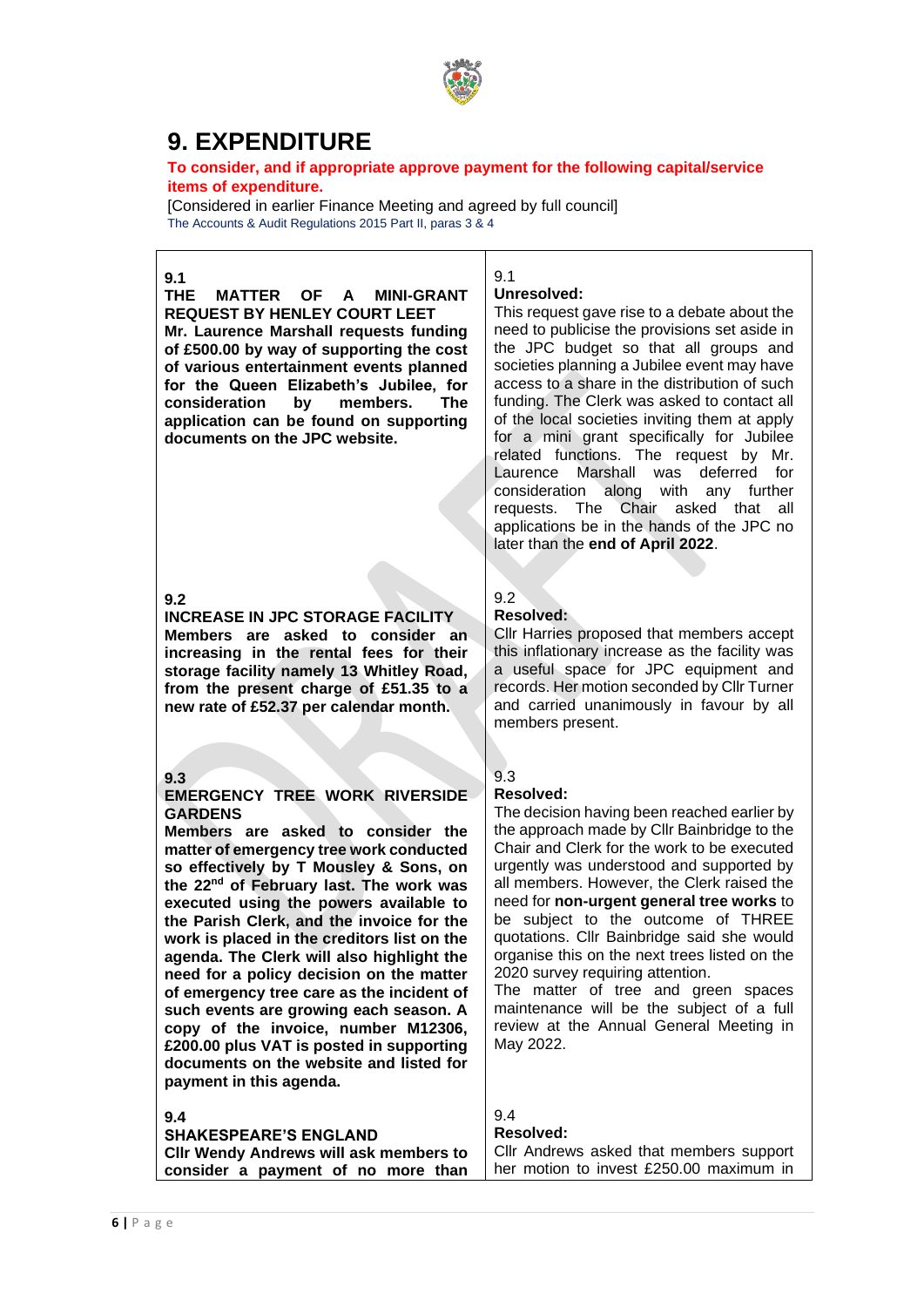

**£250.00 which will provide membership in this organisation who are thought to be vital in Henley's initiative to get higher footfall in the town. Members will vote and if appropriate the Clerk will be requested to organise the payment immediately.**

**9.5**

### **RUBBER CHIPPINGS FOR TODDLERS PLAY AREA - RIVERLANDS**

**The Clerk seeks to ask members to consider the use of rubber chippings [shredded tyres] to overlay bark chippings which cost £700.00 only 12 months ago, and have virtually collapsed, offering little or no protection. Estimated cost based on 20 x 40 mtrs play area is £2,000.00.**

this organisation who would open up visitors to the County to the benefits provided in Henley. Her motion was seconded by Cllr K Easton, carried unanimously by all members present.

9.5

Based on the website advertisements for this material, the Clerk was asked to obtain three quotes for the children's fenced play area in Riverlands which he should present at the next ordinary meeting.

### **10. COUNCILLORS MATTERS**

Members of the council address the meeting [5 MINUTES MAX]

| 10.1<br><b>UPDATE ON GREEN SPACES IN HENLEY</b><br><b>Clirs Bainbridge and Andrews.</b> | 10.1<br>Open general discussion about the very<br>successful completion of the pond jetty in<br>Riverlands by Colin Harrison and the<br>Payback team. Cllr Bainbridge raised her<br>concerned for the damage being caused by<br>children using the climbing towers and<br>asked if the area may be cordoned off for<br>seeding until the better weather arrives.<br>Members felt that barriers would not deter<br>this from happening. The Clerk was asked to<br>contact WS Gardens to ascertain whether<br>there might be a solution for this problem. |
|-----------------------------------------------------------------------------------------|---------------------------------------------------------------------------------------------------------------------------------------------------------------------------------------------------------------------------------------------------------------------------------------------------------------------------------------------------------------------------------------------------------------------------------------------------------------------------------------------------------------------------------------------------------|
| 10.2<br><b>COMMENTS FOR NEXT MEETING</b>                                                | 10.2<br>Cllr Andrews suggested that rather than<br>comments for next meeting, this item<br>become a rolling invitation for members to<br>make brief presentations on work they were<br>involved with and plans going forward. All<br>agreed that this would be a useful and<br>informative section of the meeting.                                                                                                                                                                                                                                      |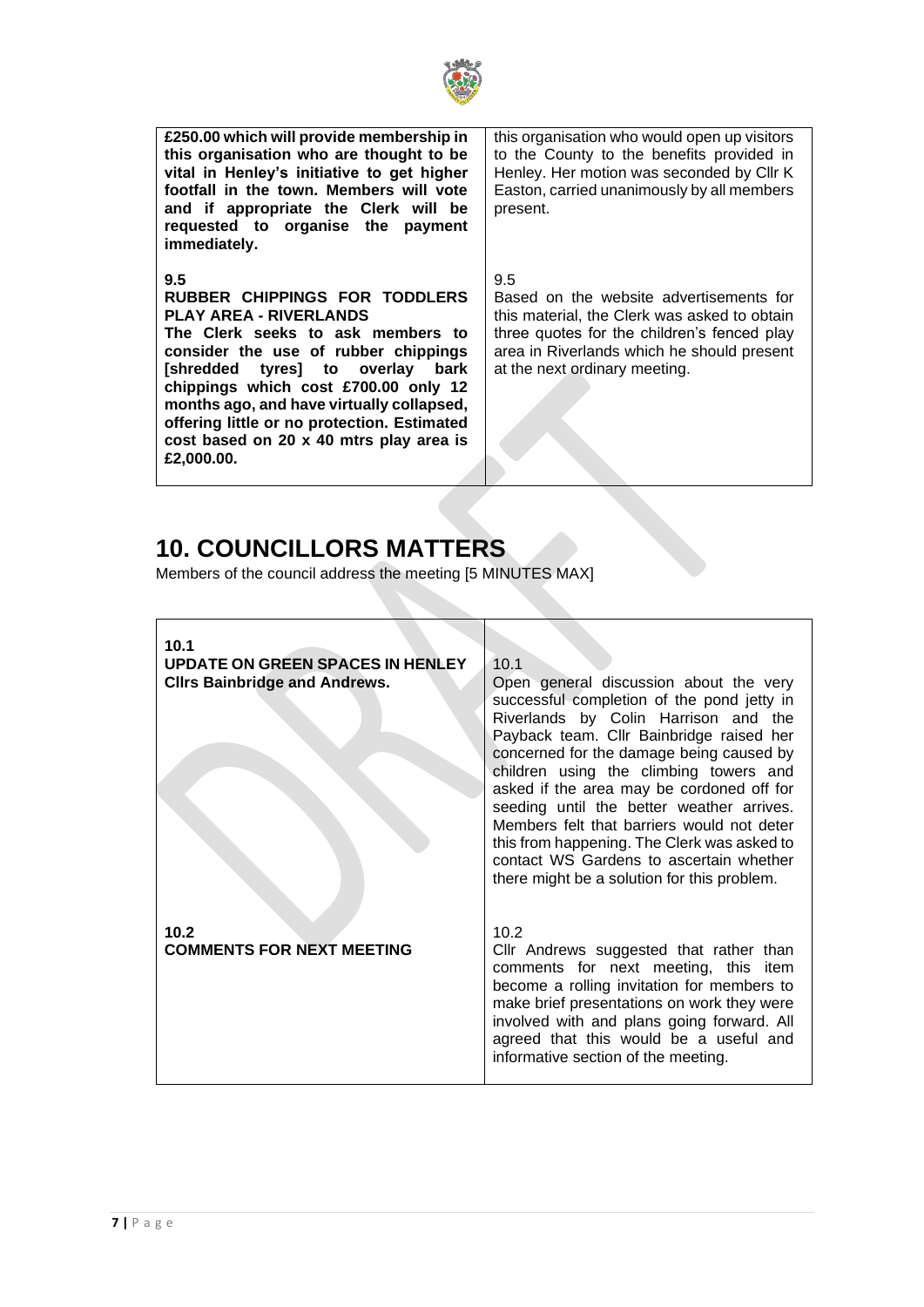

### **11. PLANNING**

Chair and members of the JPC Planning Committee consider the following applications and if appropriate instruct the Clerk to use his delegated powers to post a response on the Stratford District Council planning portal.

JPC members not engaged with planning may leave the meeting at this point Planning Act 2008, The Town and Country Planning (General Permitted Development etc.) (England) (Amendment) Order 2021

### **FEBRUARY APPLICATIONS**

### **E-Planning System**

#### Disclaimer:

Details about previous planning applications are currently provided from 1974 onwards. This service is not a substitute for a local land charges or NLIS search. The online planning history is incomplete and should not be relied upon e.g. in connection with a property transaction. In addition, the Council reserves the right to remove or not display certain information (e.g. contact details, signatures, financial and sensitive information) for confidentiality and other reasons. Use of the system is at the user's own risk.

#### **Search Results**

### Search Again

4 applications found. Click the planning reference to display application details in full.

| Reference     | Date Valid w | <b>Status</b>            | <b>Address</b>                                                | Proposal                                                                                                                                                                                                                                                                                           |
|---------------|--------------|--------------------------|---------------------------------------------------------------|----------------------------------------------------------------------------------------------------------------------------------------------------------------------------------------------------------------------------------------------------------------------------------------------------|
| 22/00559/TREE | 18/02/2022   | Pending<br>Consideration | Riverlands Prince Harry Road<br>Henley-in-Arden               | -T1 Sorbus - Reduce crown spread (southern canopy) by up to<br>3 metres, to a height of 6-7 metres. - T2 bird cherry x2no. - Multi-<br>stemmed tree Section fell.                                                                                                                                  |
| 22/00469/TREE | 16/02/2022   | Pending<br>Consideration | The Three Tuns 103 High Street<br>Henley-in-Arden B95 5AT     | -T1 ash tree - trim limbs overhanging adjacent property.                                                                                                                                                                                                                                           |
| 22/00439/TREE | 16/02/2022   | Pending<br>Consideration | The Butchers Social 97 High Street<br>Henley-in-Arden B95 5AT | -T1 Leyland cypress - Fell. -T2 Leyland cypress - Fell. -T3 goat<br>willow - pollarded by 8metres, to remove deadwood. -T4 goat<br>willow - pollarded by 8metres, to remove deadwood. -T5 yew - to<br>be crown reduced by 1 metre all round. - T6 goat willow - Fell. - T7<br>self-set ash - Fell. |
| 22/00372/LBC  | 08/02/2022   | Pending<br>Consideration | 170 High Street Henley-in-Arden<br><b>B95 5BN</b>             | Formation of wc. compartment in cupboard below staircase in<br>existing terraced house.                                                                                                                                                                                                            |

#### **Resolved:**

All tree works had either been sanctioned by the Clerk using his delegated powers or were found to be of NO OBJECTION to the JPC Planning Committee.

#### **22/00372/LBC**

Cllr Bainbridge proposed that the JPC **SUPPORT** this application, seconded by Cllr G Easton, and carried in favour by all members present.

### **MARCH APPLICATIONS**